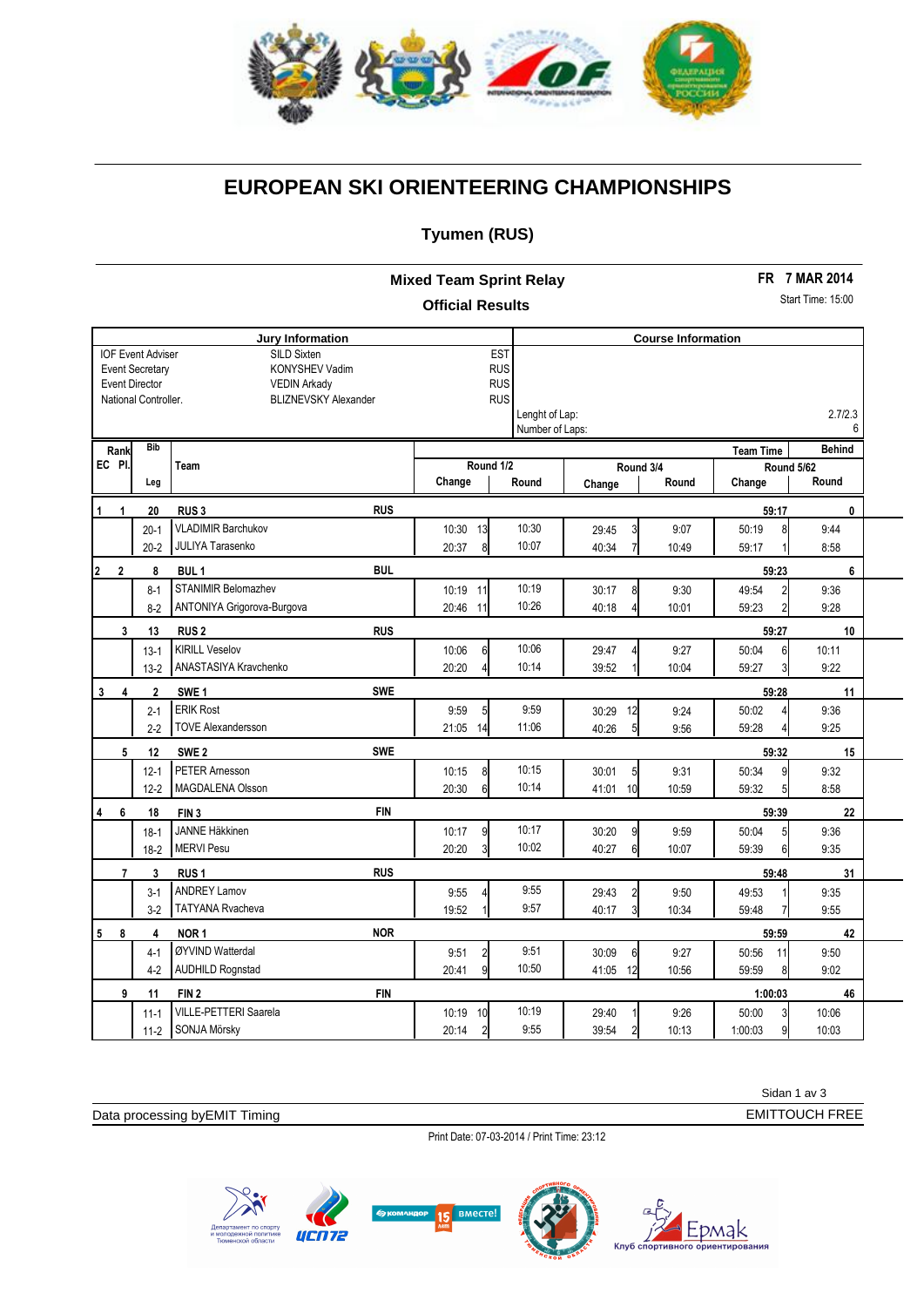

# **EUROPEAN SKI ORIENTEERING CHAMPIONSHIPS**

#### **Tyumen (RUS)**

| <b>Mixed Team Sprint Relay</b> |                |                           |            |                         |       |                         | <b>FR 7 MAR 2014</b> |                  |                   |
|--------------------------------|----------------|---------------------------|------------|-------------------------|-------|-------------------------|----------------------|------------------|-------------------|
|                                |                |                           |            | <b>Official Results</b> |       |                         |                      |                  | Start Time: 15:00 |
|                                | <b>Bib</b>     |                           |            |                         |       |                         |                      | <b>Team Time</b> | <b>Behind</b>     |
| Ranl                           |                | Team                      |            | Round 1/2               |       | Round 3/4               |                      | Round 5/62       |                   |
| EC PI.                         | Leg            |                           |            | Change                  | Round | Change                  | Round                | Change           | Round             |
| 10                             | $\mathbf{1}$   | FIN <sub>1</sub>          | <b>FIN</b> |                         |       |                         |                      | 1:00:13          | 56                |
|                                | $1 - 1$        | <b>STAFFAN Tunis</b>      |            | 10:26<br>12             | 10:26 | 30:24<br>11             | 9:28                 | 50:40<br>10      | 9:35              |
|                                | $1 - 2$        | MILKA Leppäsalmi          |            | 13<br>20:56             | 10:29 | 11<br>41:05             | 10:40                | 1:00:13<br>10    | 9:33              |
| 11                             | 14             | NOR <sub>2</sub>          | <b>NOR</b> |                         |       |                         |                      | 1:00:46          | 1:29              |
|                                | $14-1$         | <b>LARS HOL Moholdt</b>   |            | 9:51<br>3               | 9:51  | 30:15<br>$\overline{7}$ | 9:40                 | 51:23<br>13      | 10:29             |
|                                | $14-2$         | ANNA Ulvensøen            |            | 20:35<br>7              | 10:43 | 9<br>40:54              | 10:38                | 1:00:46<br>11    | 9:23              |
| 12                             | 21             | NOR <sub>3</sub>          | <b>NOR</b> |                         |       |                         |                      | 1:01:17          | 2:00              |
|                                | $21-1$         | HANS JØRGEN Kvåle         |            | 9:42                    | 9:42  | 30:50<br>14             | 10:06                | 12<br>51:10      | 9:57              |
|                                | $21-2$         | CHRISTINA Hellberg        |            | 20:43<br>10             | 11:01 | 41:12<br>13             | 10:22                | 12<br>1:01:17    | 10:07             |
| 6 <sub>13</sub>                | 9              | CZE <sub>1</sub>          | <b>CZE</b> |                         |       |                         |                      | 1:01:51          | 2:34              |
|                                | $9 - 1$        | JAKUB Škoda               |            | 10:40<br>16             | 10:40 | 30:45<br>13             | 9:51                 | 52:28<br>15      | 11:11             |
|                                | $9 - 2$        | HANA Hancíková            |            | 20:53<br>12             | 10:12 | 41:17<br>14             | 10:32                | 1:01:51<br>13    | 9:22              |
| $\overline{7}$<br>14           | 5              | SUI <sub>1</sub>          | SUI        |                         |       |                         |                      | 1:02:18          | 3:01              |
|                                | $5-1$          | <b>GION Schnyder</b>      |            | 11:08<br>17             | 11:08 | 32:05<br>15             | 9:40                 | 52:12<br>14      | 10:05             |
|                                | $5-2$          | <b>CARMEN Strub</b>       |            | 22:25<br>18             | 11:17 | 42:07<br>15             | 10:01                | 1:02:18<br>14    | 10:05             |
| 15                             | 17             | CZE <sub>2</sub>          | <b>CZE</b> |                         |       |                         |                      | 1:06:14          | 6:57              |
|                                | $17-1$         | RADEK Laciga              |            | 10:36<br>14             | 10:36 | 32:33<br>17             | 10:16                | 54:51<br>16      | 10:58             |
|                                | $17-2$         | SIMONA Karochová          |            | 17<br>22:17             | 11:40 | 43:52<br>16             | 11:18                | 15<br>1:06:14    | 11:22             |
| $8$ 16                         | 6              | EST <sub>1</sub>          | <b>EST</b> |                         |       |                         |                      | 1:06:21          | 7:04              |
|                                | $6 - 1$        | <b>PRIIT Randman</b>      |            | 19<br>11:57             | 11:57 | 18<br>33:54             | 12:06                | 18<br>56:04      | 11:21             |
|                                | $6-2$          | DAISY Kudre               |            | 21:48<br>15             | 9:50  | 17<br>44:43             | 10:48                | 1:06:21<br>16    | 10:16             |
| 17                             | 15             | SUI <sub>2</sub>          | <b>SUI</b> |                         |       |                         |                      | 1:07:10          | 7:53              |
|                                | $15-1$         | <b>CHRISTIAN Spoerry</b>  |            | $\overline{7}$<br>10:14 | 10:14 | 32:08<br>16             | 9:53                 | 55:49<br>17      | 10:01             |
|                                | $15-2$         | <b>SARAH Kleger</b>       |            | 22:15<br>16             | 12:01 | 45:48<br>18             | 13:40                | 1:07:10<br>17    | 11:20             |
| 9 18                           | $\overline{7}$ | ITA <sub>1</sub>          | <b>ITA</b> |                         |       |                         |                      | 1:07:56          | 8:39              |
|                                | $7 - 1$        | <b>GIORDANO Slanzi</b>    |            | 11:30<br>18             | 11:30 | 34:55<br>19             | 11:41                | 57:26<br>19      | 11:31             |
|                                | $7-2$          | <b>ALICE Ventura</b>      |            | 23:14<br>19             | 11:43 | 45:54<br>19             | 10:58                | 18<br>1:07:56    | 10:29             |
| 10 19                          | 10             | LTU <sub>1</sub>          | LTU        |                         |       |                         |                      | 1:15:53          | 16:36             |
|                                | $10-1$         | <b>RAMUNE Arlauskiene</b> |            | 13:55 20                | 13:55 | 20<br>39:24             | 13:26                | 1:04:50<br>20    | 14:28             |
|                                | $10 - 2$       | <b>GABRIELE Keinaite</b>  |            | 25:58<br>20             | 12:02 | 50:21<br>20             | 10:57                | 1:15:53<br>19    | 11:03             |
| <b>DNF</b>                     | 16             | EST <sub>2</sub>          | EST        |                         |       |                         |                      |                  |                   |
|                                | $16-1$         | ASSO Kesaväli             |            | 16:16 21                | 16:16 | 39:52 21                | 12:10                |                  |                   |
|                                | $16 - 2$       | <b>EVELY Kaasiku</b>      |            | 27:42 21                | 11:26 |                         |                      |                  |                   |

Sidan 2 av 3 EMITTOUCH FREE

Timing

Data processing by EMIT Timing

Print Date: 07-03-2014 / Print Time: 23:12